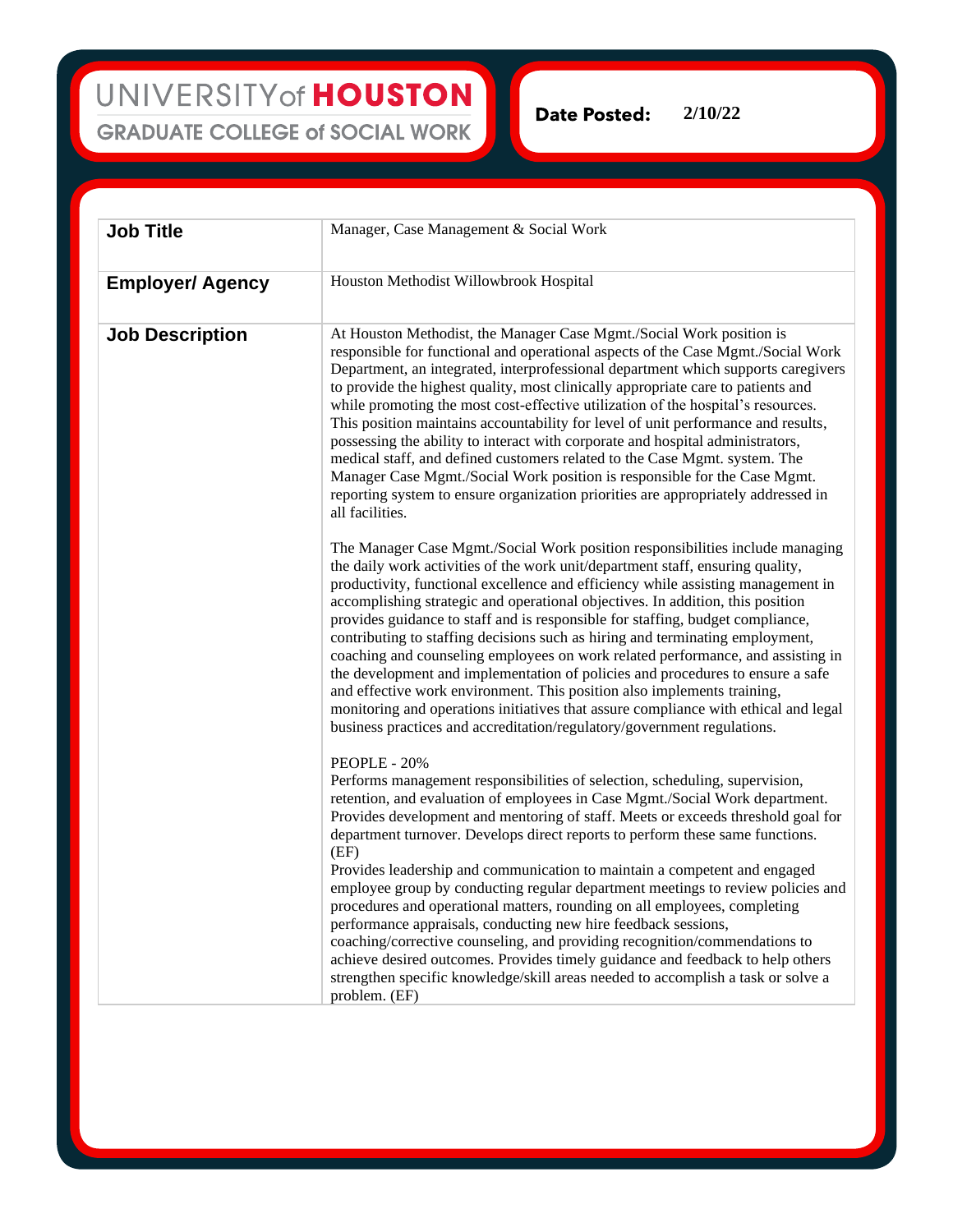Facilitates the promotion of teamwork within and between departments; participates and/or leads and facilitates department process improvements as needed. (EF)

Meets or exceeds threshold goal for department and/or system metrics on employee engagement indicators: action readiness score, tier level. (EF)

#### SERVICE - 20%

Plans and organizes day-to-day Case Mgmt./Social Work department operations, schedule and activities. Sets priorities and functional standards, giving direction to staff as necessary to ensure the best possible delivery of service and high customer/patient satisfaction. (EF)

Drives department service standards and activities to impact department and/or system score for patient/customer-based satisfaction, through role modeling and fostering accountability. Serves and actively participates on various entity committees as a voice for the Case Mgmt./Social Work department. (EF) Makes and executes decisions within delegated authority. Surfaces issues to management for resolution as appropriate. Participates in resolving issues outside delegated scope of authority. (EF)

Maintains ongoing interactions with physicians and staff on how to improve patient care and service provided. Manages administrative issues effectively, informs and provides pertinent information to physicians. (EF)

#### QUALITY/SAFETY - 30%

Ensures a safe and effective working environment; monitors and/or revises the Case Mgmt./Social Work department safety plan and/or any specific accreditation/regulatory required safety guidelines, including infection control principles. Monitors and confirms staff maintain their required credentials that demonstrate competency per accrediting agency or department guidelines as applicable. (EF)

Uses and optimizes information systems to enhance operations; supports entityspecific performance improvement and data management/analysis functions. (EF) Employs a proactive approach in the optimization of safe outcomes by monitoring and improving the department workflow, using peer-to-peer accountability, reporting near misses and/or adverse events immediately and identifying solutions via collaboration. Implements process improvements utilizing tools such as LEAN principles. Role models situational awareness, using teachable moments to improve safety. (EF)

Monitors self and employee compliance to policies and procedures and performs associated actions upon non-compliance (i.e., focal point review requirements, disaster plan, in-services, influenza immunization, wage and hour, standard hours, timely termination submission, timely timecard approval, etc.). (EF) Supports maximization of Case Mgmt. system utilization, including length of stay (LOS), readmissions, etc. Recommends appropriate uses for the Case Mgmt. system, coordinating initial training for new users and ongoing training department staff of system upgrades, changes, and new functions as necessary. . Strategizes and negotiates with the interdisciplinary team, patient and family, providers and payors about the care provided and the best course of action. Promotes self care activities, autonomous decision making, active patient and family participation in treatment/care planning and health promotion. (EF) Generates reports to identify trends and opportunities for process improvement. Develops audit reports to identify quality issues and areas for enhanced staff

### UNIVERSITY of HOUSTON **GRADUATE COLLEGE of SOCIAL WORK**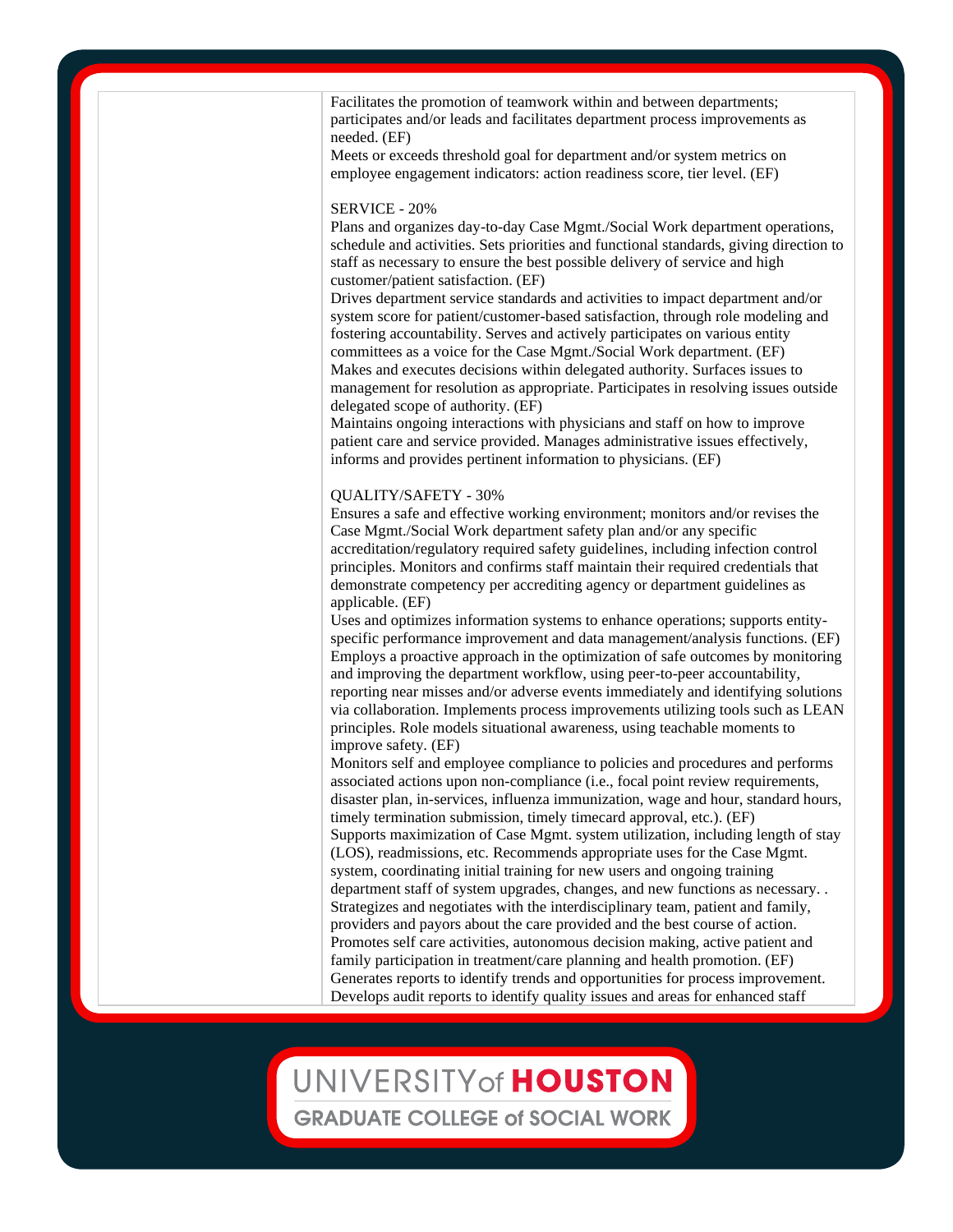training. Evaluates department procedures and operations as they relate to care coordination and recommends changes to improve efficiency and effectiveness as appropriate. (EF)

Provides leadership to ensure operational effectiveness and efficiency of admission, concurrent and retrospective utilization management and medical claims functions to meet and exceed service-level goals and contract requirements. Oversees the quality assurance and quality improvement processes related to admission, concurrent and retrospective UM and medical claims programs. Collaborates with medical and clinical leadership to implement new processes for enhancing service levels. (EF)

Proactively identifies case management and/or social work interventions and implements role descriptions and priority expectations to improve care coordination metrics (LOS reduction, discharges before 11am, readmission reduction, etc.). (EF)

#### FINANCE - 20%

Assists in the development of department budget and ensures that the department operates in a cost effective manner. Manages/audits department expenses within approved budget parameters, ensuring that the Case Mgmt. /Social Work department meets the budgeted/flex revenue and/or expense targets on a monthly and annual basis. Develops staffing plans and schedules to meet

department/patient care needs that reflect understanding of the importance of costeffectiveness. (EF)

Implements department strategies to achieve financial target and staffing needs, developing others to do the same, through optimizing productivity, supply/resource

efficiency, minimizing incidental overtime and overtime percentage, and other areas according to department specifications. (EF)

Manages utilization management (UM) programs including Medical Claims Review, Precertification and Reconsiderations and Appeals. Collaborates with the Director of Case Management/Social Work on criteria and policy and procedure development. Collaborates with Physician and Nursing leaders and external entities to develop, implement and evaluate UM programs and policies as directed and ensures UM programs are consistent with national accreditation guidelines. (EF)

#### GROWTH/INNOVATION - 10%

Identifies and implements innovative solutions for practice or workflow changes to improve department operations or other department-specific measures by leading unit projects and/or other department/system directed shared governance activities. Supports change initiatives, maintaining effectiveness when experiencing major changes in work responsibilities or environment; adjusts effectively to work within new work structures, processes, requirements or cultures. (EF)

Proactively evaluates processes; recommends and implements action plan(s) for change. Participates in the development and implementation of new procedures and the review and revision of existing procedures. (EF)

Identifies opportunities and takes action to build strategic relationships between one's area and other areas, teams, departments, and units to achieve business goals. (EF)

Seeks opportunities to identify developmental needs of self and staff and takes

# UNIVERSITY of HOUSTON

**GRADUATE COLLEGE of SOCIAL WORK**